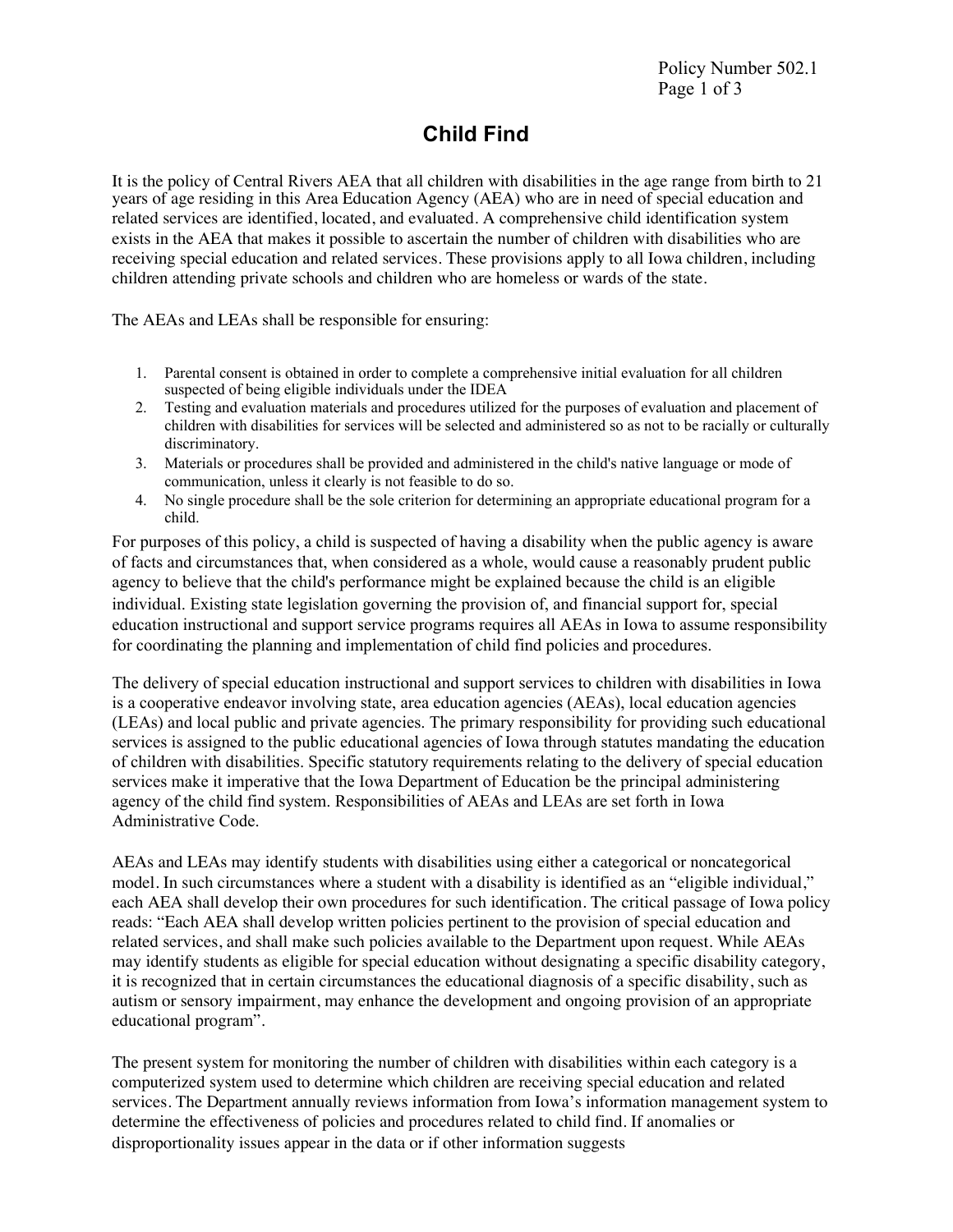Policy Number 502.1 Page 2 of 3

needed modifications in the system, the Department initiates corrective action within the system. The Iowa Department of Education acknowledges that the collection of data to meet child find requirements is subject to the confidentiality requirements of IDEA.

Iowa code requires AEAs to be accredited by the state. AEAs are required to have a plan in place that outlines the agency's actions to meet the child find standards identified by the State. The plan and the monitoring activities enable the Department of Education to evaluate the effectiveness of the identification process.

In addition, the State of Iowa and AEAs will monitor annually the local school district child find activities through the state's monitoring process.

Iowa's child find system is an ongoing program involving LEAs, AEAs, and the SEA. Initial identification/referral activities are conducted with the Iowa Department of Human Services, the Iowa Department of Public Health, public and private preschool facilities, local hospitals, public and private family and pediatric physicians, and a variety of parent support groups that function within the geographic boundaries of each AEA. These agencies receive periodic updates that describe referral procedures to assist in the child find process. According to Iowa code, upon request the Iowa Department of Public Health shall furnish information obtained from birth certificates relative to the name and address of any case of developmental disability and the child specialty clinics will provide the same type of information. The Department of Human Services provides for the evaluation and identification of students with disabilities in each of their facilities. In addition, the Department of Human Services refers students who are suspected of being students with disabilities to the area education agencies. These activities go on throughout the entire year.

The Iowa Department of Education is the lead agency in Iowa for Part C of IDEA. The Department works with Iowa Compass, a comprehensive statewide informal referral service for Iowans with disabilities, their families, professionals who work with them, and other community members. The Iowa Compass website and database are updated monthly to facilitate direct access by consumers.

Legal References:

Federal Requirements: 20 USC 1412(a)(3) Requires all children with disabilities to be located Iowa Requirements: *Iowa Administrative Rules of Special Education*, February 2000 281-41.47 through 41.56 Division VII – Identification 281-41.12 Responsibilities of all agencies 281-41.18(1) AEA Responsibilities